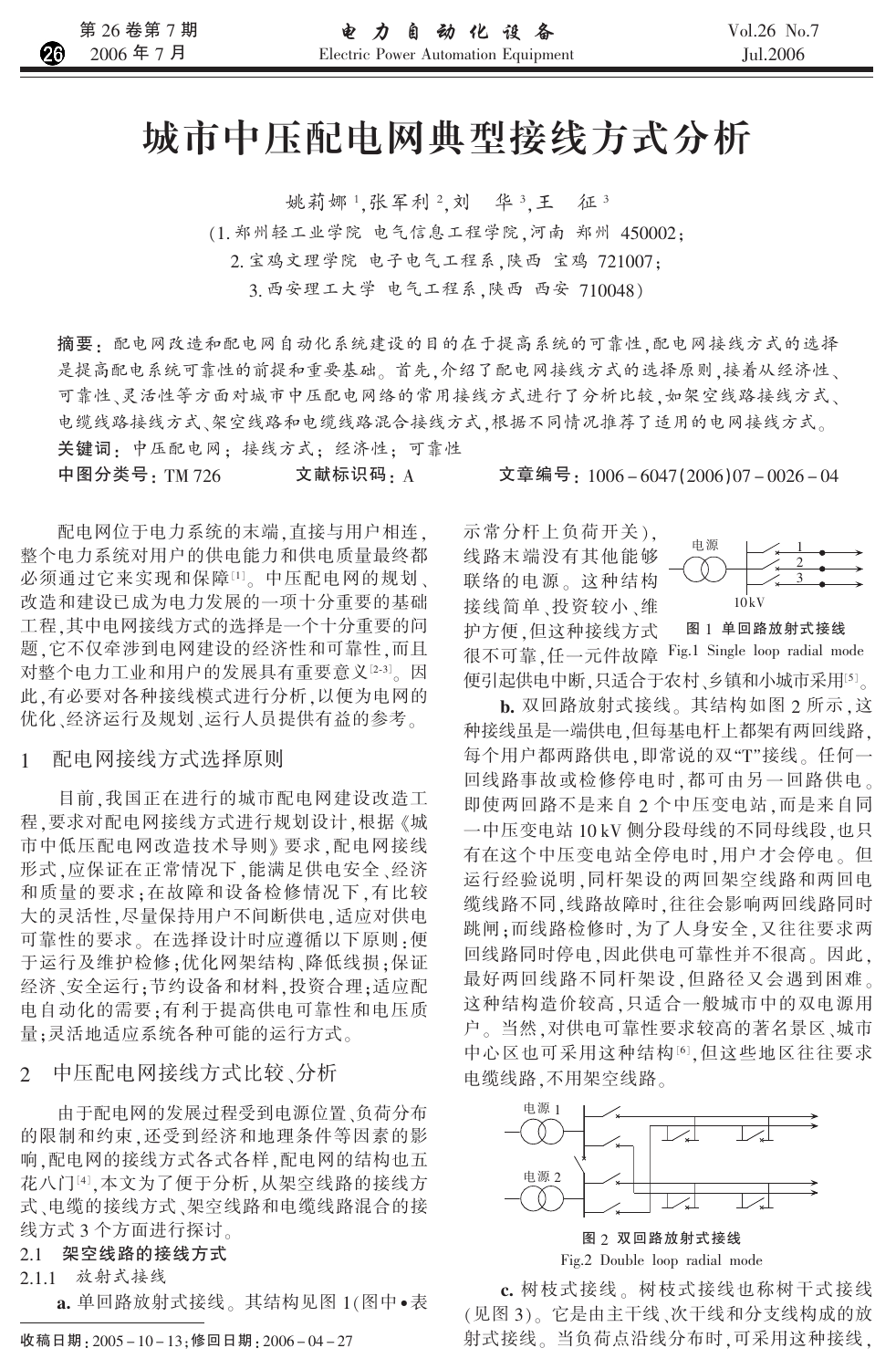但分支线不宜太多,常在 6~10 kV 电网中应用。这 种接线方式供电可靠性较差,如果靠末端发生故障, 影响面少,靠原端发生故障,则影响面大。改进的方 法是:利用扩容改造机会增加另一电源,联络开关可 常开运行,形成互供,支线之间再设法增加互供,如 图 4 所示(QS<sub>1</sub> 和 QS<sub>2</sub> 为互供联络开关), 是城网专委 会推荐的接线。



# 2.1.2 环网接线

a. 普通环式接线。即在同一中压变电站的供电 范围内,把不同的两回中压配电线路的末端或中部 连接构成环式网络,见图 5(图中。表示常合杆上负 荷开关,•表示常分杆上负荷开关:下图同)。当中压 变电站 10 kV 侧采用单母线分段时, 两回线路最好 分别来自不同母线段,这样只有中压变电站配电全 中断时,才会影响用户用电;而当中压变电站只有一 母线停电检修时,则不影响用户供电。这种配电网 结构、投资比放射式大,但配电线路停电检修可分段 进行,停电范围要小。这种接线方式用户每年平均 停电小时数比放射式小,适合于大城市边缘,小城 市、乡镇也可采用[7]。



## Fig.5 General loop mode

b. "手拉手"环式接线。其结构见图 6.它与放射 式的不同点在于每个中压变电站的一回干线都和另 一中压变电站的一回主线接通,形成一个两端都有电 源、环式设计、开式运行的主干线,任何一端都可以 供给全线负荷。这种接线方式配电线路本身的投资 并不一定比普通环式更高。但中压配电站的备用容 量要适当增加,以负担其他中压变电站的负荷。实际 经验表明:不管配电网的接线形式如何,一般情况下, 中压变电站主变都需要留有30%的裕度,而这30% 的裕度对"手拉手"环式接线已够用。当然,推荐的 裕度更要高些,是40%[8]。"手拉手"环式有2种运 行方式:一种是各回主干线都在中间断开,由两端分

别供电,见图 6(a),这样线损较小,配电线路故障停 电范围小,但是在配电网线路开关操作实现远动和 自动化前,中压变电站故障或检修时需要留有线路 开关的倒闸操作时间:另一种是主干线的断开点设 在主干线一端,即由中压变电站出口断路器断开,见 图 6(b),这样中压变电站故障检修时可迅速转移线 路负荷,供电可靠性高,但线损增加,是很不经济的。 在实际应用中,应根据系统的具体情况因地制宜[9]。



# 2.1.3 分段联络接线

市区中压架空配电网为沿道路架设的格子形布 局,在道路交叉口连接。电网在适当地点用杆架开 关分段,形成多分段、多连接、多电源环形开式运行 网络[4](见图7)。正常情况下,各条线路与邻近线路 联络点的开关设备断开,网络开环运行。当线路故 障或停电检修时通过操作网络联络点和分段开关设 备.调整供电范围,使停电范围小,提高供电可靠性。



图 7 分段联络接线 Fig.7 Sectional tie mode

#### 电缆线路的接线方式  $2.2$

2.2.1 普通环式接线

普通环式接线结构如图 8 所示。单一电源供电, 由电缆本身构成环式,以保证某段电缆故障时各个 用户的供电。这种接线方式不能排除中压变电站停 电对用户的影响,因此可靠性较差,用户平均停电小 时数一般不易低于 20 h,应用范围有限。



图 8 普通环式接线 Fig.8 General loop mode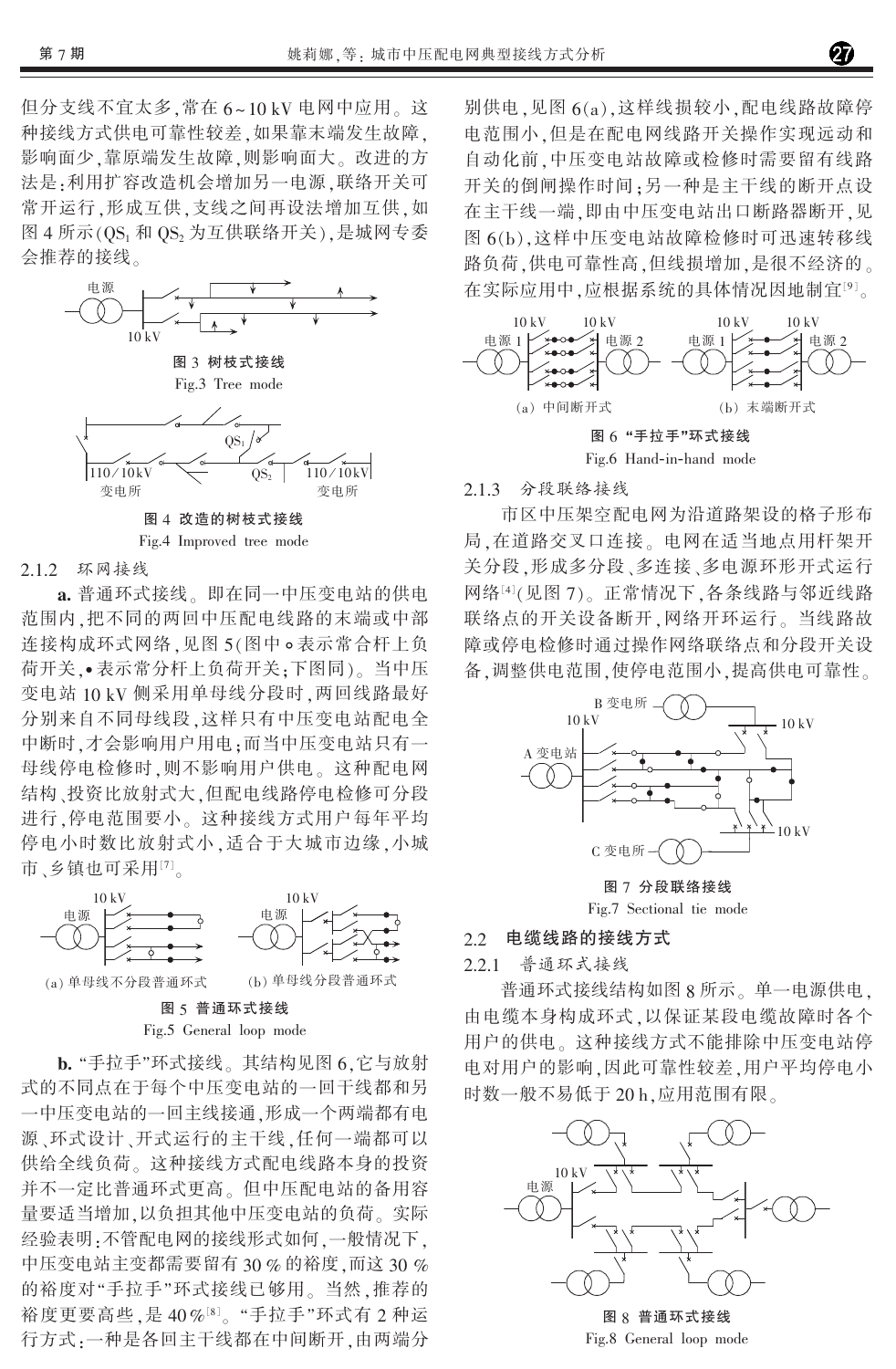2.2.2 "手拉手"环式接线

电源取自不同变电所的母线,见图 9(a),供电可 靠性较高;也可取自同一变电所的不同母线段,见图 9(b),但可靠性较前面的接线稍差一些。



图 9 "手拉手"环式接线 Fig.9 Hand-in-hand mode

2.2.3 双环式接线

如图 10 所示,每台变压器可以从 2 个独立环取 得电源,使供电可靠性更高,且运行灵活。这种接线 方式正常运行时开环运行,发生故障后,需要进行倒 闸操作恢复供电,一般需要时间较长。若配置配电自 动化系统装置,可立即自动恢复供电。



Fig.10 Dual loop mode

2.2.4 对环网的改进

从以上分析中可以看出,电缆单环网在正常运 行时,每条线路应留有50%的备用容量,负载率极低。 为提高电缆的运行率,同时解决电缆出线多的困难, 在实际中常采用以下 2 种接线。

a. 三角形接线。三角形接线是在环网基础上增 加第3个电源形成的接线,如图 11 所示,实际上它 是由3条"手拉手"线路拼接、简化而成,若一处出现 故障,可由另外2处电源分担,而不是一处分担,从 而把线路利用率提高到 0.67。



b. 交叉四边形接线。如图 12 所示, 电源从 4 个 点的变压器注入,4边手拉手供电,中间联络开关开 环运行。任一台变压器故障,可合上相关的联络开 关,从其他3台变压器供电,各分担1/3,电网利用 率提高到 0.75,但须注意交叉四边形接线三角形接 线实现较难,如果要建设一个大型新区,从规划开始, 可考虑这 2 种接线形式。



另外,还有2种常用电缆布置方法:直通式备 用电缆布置(见图13)和分布式电缆布置(见图14),

它们的运行率提高到近100%。  $10 kV$  $110/10$  kV 环网单元 变电站  $10 kV$ 至开关站的备用电源电缆 开关站 断开了断开 电缆故障

图 13 直通式备用电缆布置

Fig.13 Direct layout of backup cable



图 14 分布式电缆布置

Fig.14 Distributed layout of backup cable

# 2.3 架空线路和电缆接线方式

对于混合式接线,架空线和电缆线路的供电范 围宜进行分隔,两者之间可设联络点,但正常时应打 开,只在故障时利用[10],如图 15 所示。